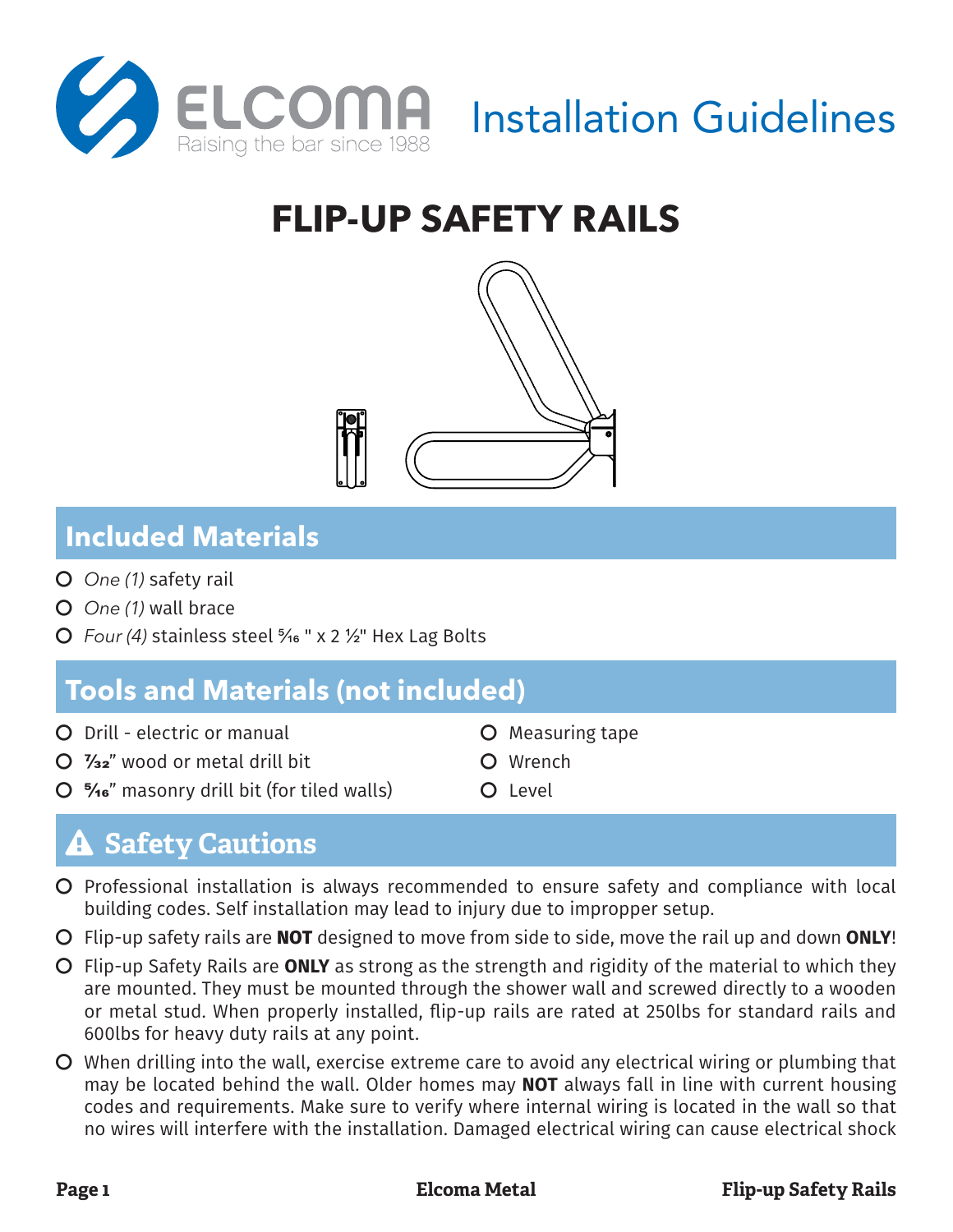and fire.

Č Proper installation is extremely important. Special fasteners may be required if wood is **NOT** in the desired location. If in any doubt, stop and contact a qualified professional for safe installation.

### **Preparation**

Check local code for proper placement of the Safety Rail to meet requirements such as from the ADA or the ANSI 117.1 Consumer Safety Requirements. Before installing the Flip-Up Rail, prepare the area and clean the portion of wall that the Flip-Up Rail will be installed onto.

### **ROUGH-IN INSTALLATION:**

Determine where the Flip-Up Rail will be mounted and install bracing to the rough-in framing to support the Flip-Up Rail through the wall.

### **EXISTING WALL INSTALLATION:**

Locate the stud behind the existing wall and determine where the Flip-Up Rail can safely be mounted.



## **Installation**

### **Step 1:**

If necessary, reinforce the wall studs prior to beginning installation to meet compliance with local building codes. This may require a professional.

**Step 2:**

Position the anchor plate as shown in (Fig. 1) so that the top is level with the floor and the top of the plate is 35" (889mm) above the finished floor and mark where the holes will be placed with a pencil or other utensil. This will position the centerline of the top bar at 33" (838mm) above the floor when in the "down" position. Drill 1/8" pilot holes through the shower wall into the wood or metal stud.

**NOTE:** If the wall is tiled, drill through the tile ONLY with a <sup>5</sup>%" diameter masonry or ceramic tile drill bit and complete drilling the rest of the whole with the  $\frac{7}{32}$ " bit.